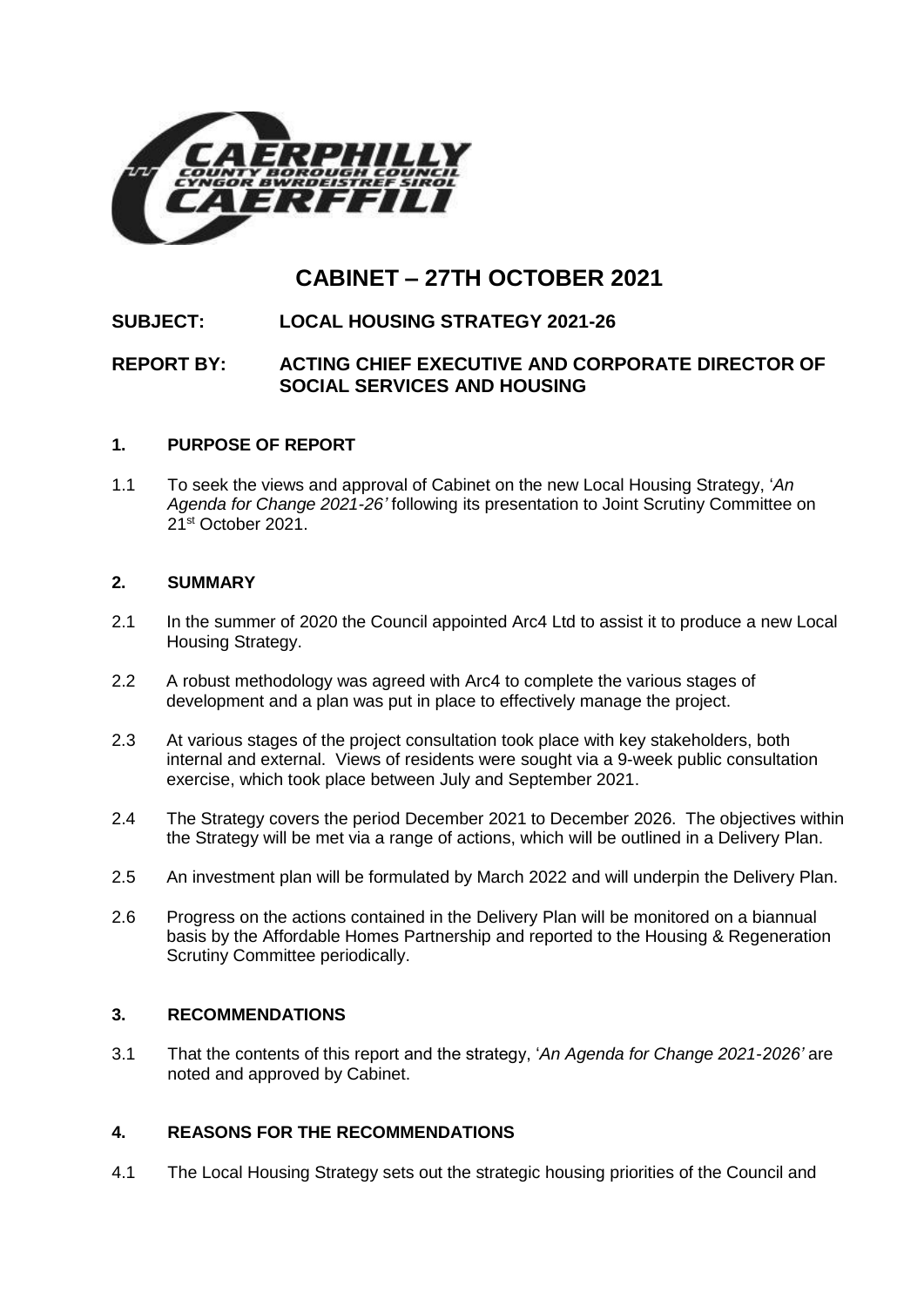provides a framework for the Council and its partners to tackle a range of housing needs including homelessness, housing disrepair, a lack of suitable accommodation etc., which prevent people living in safe, good quality, affordable homes located in vibrant and sustainable communities.

4.2 To ensure that the Council's own priorities align with Welsh Government's national policy context on themes including homelessness prevention, affordable housing provision, promotion of the foundational economy and reducing carbon emissions.

## **5. THE REPORT**

- 5.1 The Welsh Government's Review of Affordable Housing undertaken in 2019 has led to significant changes to the way in which homes are funded, delivered and managed hence a new, updated Strategy which reflects these changes and takes into account the impact of Brexit and Covid-19 is required. The last strategy expired in 2013.
- 5.2 In the summer of 2020 the Council appointed Arc4, consultants experienced in developing housing strategies throughout England and Wales, to assist in the development and production of a new Local Housing Strategy.
- 5.3 A project plan was agreed between the Council and Arc4 to oversee the various stages of development of the Strategy, which included:
	- a. A literature review of local and national policy context;
	- b. Interviews with the Leader of the Council and Cabinet Member for Housing, Council officers and partner organisations to identify issues and priorities;
	- c. Analysis of a robust evidence base to identify key housing issues and highlight key strategic direction;
	- d. Production of a concept document which outlined the proposed principles, sections and key messages of a draft Local Housing Strategy;
	- e. Extensive consultation on the concept document with a wide range of stakeholders;
	- f. Production of a draft Local Housing Strategy and revision of the document following a public consultation exercise;
	- g. Facilitating a series of virtual public consultation events;
	- h. Input into the production of the Integrated Impact Assessment; and
	- i. Formulation of a collaborative draft Implementation Plan.
- 5.4 Following interviews with members, officers and partners, Arc 4 produced a Concept Document, which outlined the principles, sections and key messages the draft Local Housing Strategy would contain. Stakeholders views were sought on the Concept Document in April 2021. 152 stakeholders were contacted, with 27 providing a response (17.7%). The Concept Document was updated in light of responses received.
- 5.5 To ensure that the final version of the Local Housing Strategy took into consideration the aspirations and views of residents and stakeholders, whilst, also complying with statutory requirements, a robust consultation methodology was determined in conjunction with the Council's Consultation & Public Engagement Officer. The type and level of engagement achieved as a result of the process was unfortunately constrained due to guidance issued by Welsh Government in relation to Covid-19.
- 5.6 In order to gain the views of residents and stakeholders on the contents of the draft Local Housing Strategy an online consultation exercise was undertaken between Monday, 12<sup>th</sup> July 2021 and Friday, 3rd September 2021 (9 weeks in total).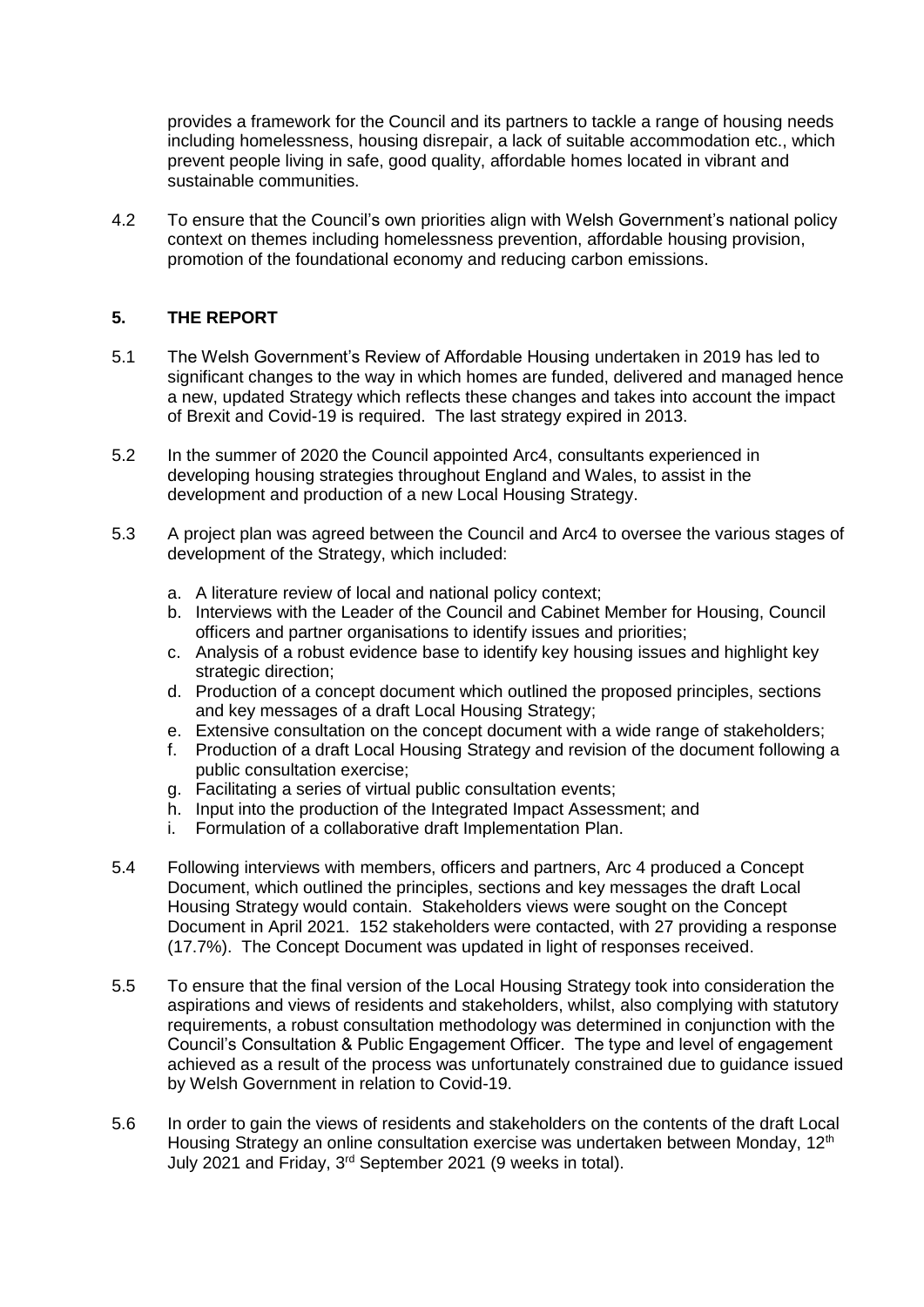- 5.7 Prior to the commencement of the consultation exercise an A5 poster was delivered to every household in the county borough. The dedicated web page on the Council's website was updated and the Communications team raised awareness of the consultation exercise through an article on the News section of the Council's website, providing a press release to local newspapers, via social media and sharing information with partner organisations. A poster was also displayed in Council leisure centres and libraries throughout the entire period of the consultation exercise.
- 5.8 In order to increase levels of accessibility and to encourage responses from a wide range of people, the draft Local Housing Strategy was also translated into an Easy Read version and a British Sign Language (BSL) video.
- 5.9 The primary method for providing responses on the draft Local Housing Strategy was via an on-line survey, although, alternative methods were made available for people unable to use or access the internet and who wanted to contribute.
- 5.10 In order to try to stimulate a good response rate a prize draw was promoted. Residents completing the survey were entered into the prize draw for a chance to win 1 of 4 high street vouchers to the value of £50. In total, 76 responses were received. The table below provides a breakdown on respondents:

| <b>Residents</b>                      | 67 |
|---------------------------------------|----|
| Other, not specified                  | З  |
| <b>CCBC</b> officers                  | 2  |
| Housing association officer           | 2  |
| Voluntary organisation representative |    |
| <b>Business person</b>                |    |
| <b>Total Number of Respondents</b>    |    |

- 5.11 A consultation questionnaire was produced to provide feedback on key areas of the Local Housing Strategy and to help update the Integrated Impact Assessment. An open question option was provided to allow respondents to comment on areas of the Local Housing Strategy not covered in the set questions.
- 5.12 The consultation showed that:
	- 64% said that the housing vision was right, with 28% disagreeing and 8% saying they don't know;
	- 69% said the cross-cutting themes were right, with 23% disagreeing and 8% saying they don't know;
	- 59% said the priorities were right, with 33% disagreeing and 8% saying they don't know;
	- 68% said that the Local Housing Strategy would not have a negative impact on them because of a protected characteristic, with 15% saying it would and 18% saying they don't know;
	- 28% said that the priorities set out in the Local Housing Strategy will help to reduce levels of socio-economic disadvantage in the county borough, with 47% saying it wouldn't and 25% saying they don't know;
	- 39% said that the priorities set out in the Local Housing Strategy will have a positive impact on future generations living in the county borough, with 37% saying it wouldn't and 24% saying they don't know; and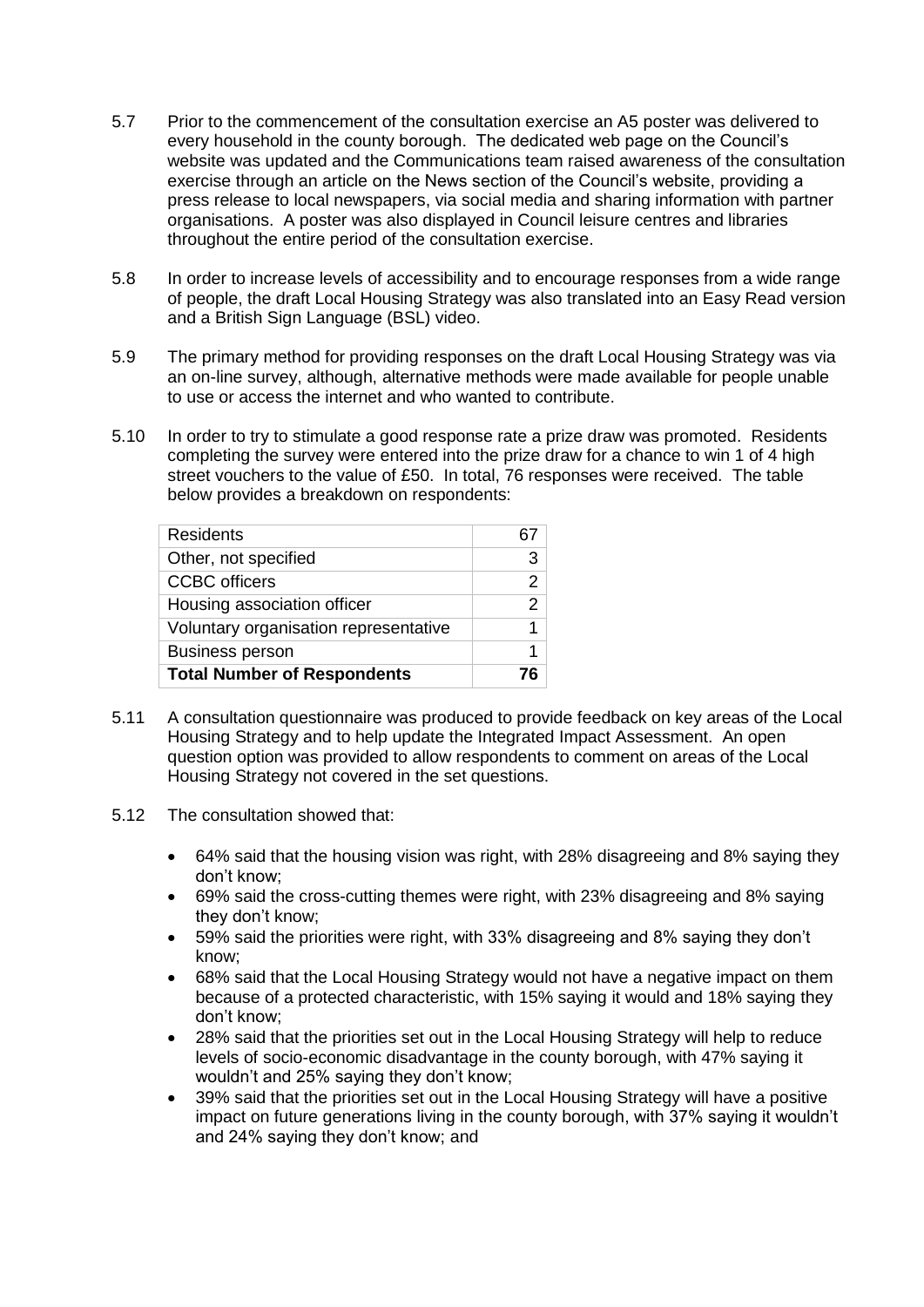42% said that the priorities set out in the Local Housing Strategy will ensure that the Welsh Language is treated no less favourably than the English language, with 23% saying it wouldn't and 35% saying they don't know.

NB. Not all respondents answered every question so the percentages will not necessarily total 100% in every instance. The percentage calculations are based on a small number of responses overall.

- 5.13 After each question respondents were provided with the opportunity to qualify their response. A review of these comments found that respondents may not have in every instance answered the question in the context it was set, which may have impacted on some of the percentage levels. However, in general, these comments have been very useful in helping to confirm the key parts of the Local Housing Strategy.
- 5.14 As part of the consultation, respondents were asked to pick a preferred name for the Local Housing Strategy. The highest response (39%) suggested, '*The Caerphilly County Borough Housing Strategy: An Agenda for Change*.'
- 5.15 With no face-to-face engagement permitted, Arc4 also facilitated a series of virtual consultation events for residents. In total, 5 events were arranged between July and August, on various days and at different times to try to cater for people who may have been in work, on holiday, had caring responsibilities etc. Unfortunately, interest in the virtual sessions was poor.
- 5.16 All of the responses received through the consultation exercise have been reviewed and a document summarising the responses has been produced by Arc4. The draft Local Housing Strategy has been revised by Arc4 in light of some of the responses. These amendments, together with the summary document, were sent to key leads across the Council to ensure that all responses have been adequately considered and the Strategy updated appropriately. A copy of the summary document produced will be made available for viewing in the Members' Library.
- 5.17 Despite the extensive consultation and engagement efforts that were made to ensure residents had the opportunity to shape the strategy, the overall response was disappointing. Of the responses that were received, there were some consistent messages which have been reflected in the strategy including;
	- Ensuring new residential developments are accompanied by investments in infrastructure.
	- Focus on zero carbon targets and tackling climate change.
	- Rebalance inequity within the housing market to 'level up' areas.
	- Create choice and ensure affordability of housing options.
- 5.18 The draft Local Housing Strategy, revised following the public consultation exercise, sets out a vision for housing throughout the county borough. The vision not only focuses on the provision of new housing and the maintenance and improvement of existing homes but also focuses on those services which support people to access housing and maintain independence to live in their homes for longer. The vision also focuses on the wider community, the environment and maximising the community benefits that can be derived from the investment in housing that will take place over the period of the Strategy.
- 5.19 Underpinning the vision are 5 strategic priorities:
	- 1. Creating better choices;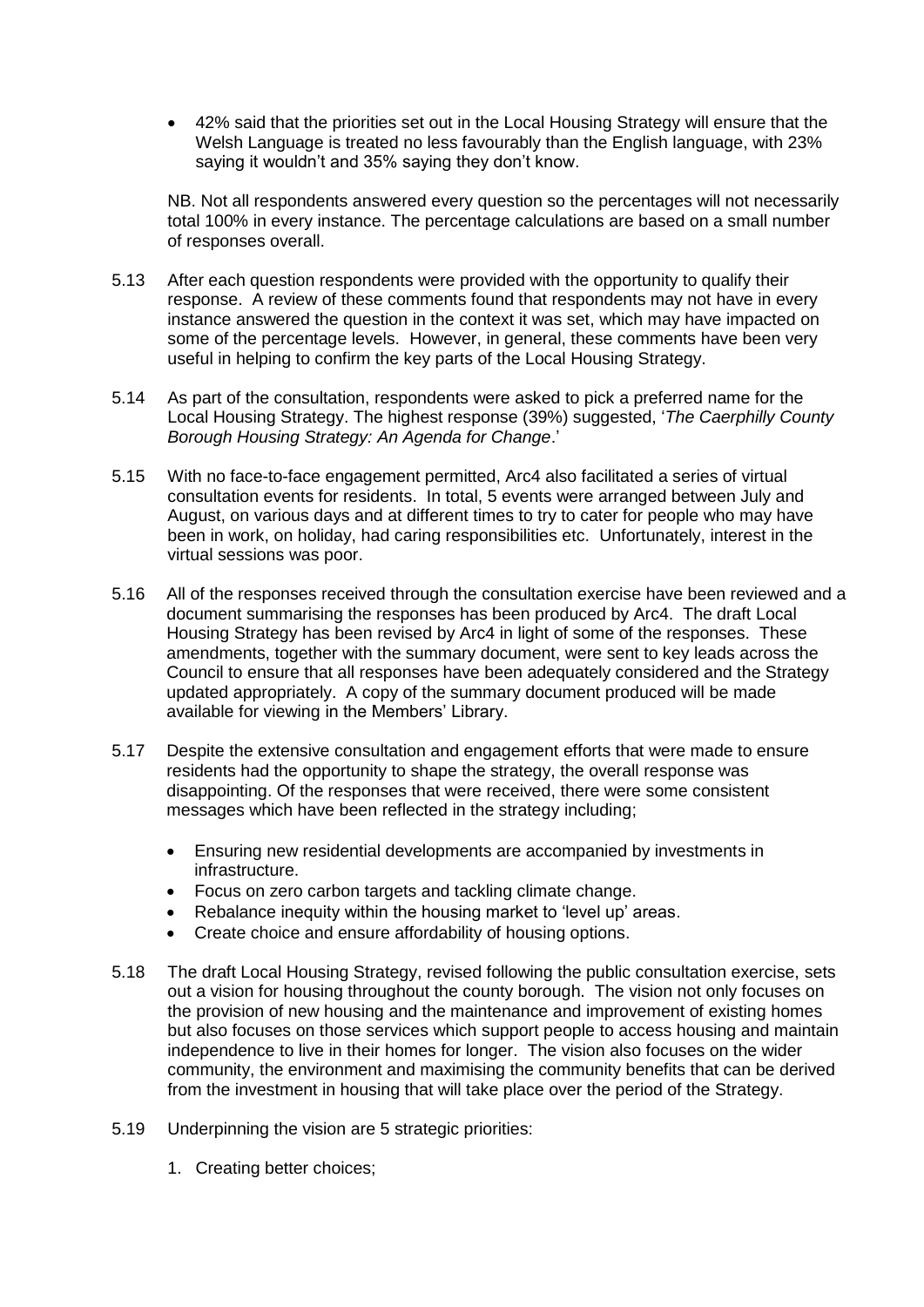- 2. Creating great places to live;
- 3. Creating healthy homes and vibrant communities;
- 4. Delivering new homes; and
- 5. Supporting specialist housing needs.
- 5.20 In addition to the 5 strategic priorities there are 3 themes which will cut across everything the Council and it partners will do over the period of the Strategy:
	- 1. Sustainable development achieving a better and more sustainable future;
	- 2. Health and wellbeing improving health outcomes and promoting wellbeing; and
	- 3. Equality, diversity and inclusion providing services without barriers, which respect difference and promotes inclusion.
- 5.21 The Local Housing Strategy will be accompanied by a Delivery Plan. The purpose of the Delivery Plan will be to outline the range of actions which the Council and/or its partners will undertake to realise the 5 objectives set out in the Strategy.
- 5.22 It is proposed that the Delivery Plan will be monitored on a biannual basis by the Affordable Homes Partnership, with periodic update reports being presented to the Housing & Regeneration Scrutiny Committee. The Delivery Plan and supporting Investment Plan will be formulated over the next few months and presented to the Housing and Regeneration Scrutiny Committee later this year.
- 5.23 Upon receipt of approval by Cabinet the Local Housing Strategy will be sent to the Graphic Design team for professional design. The Strategy will also be reproduced in an Easy Read version and as a BSL video.

#### **Conclusion**

- 5.24 The Local Housing Strategy clearly sets out the strategic housing priorities of the Council and aligns with Welsh Government's national policy context.
- 5.25 The Local Housing Strategy will provide a framework from the provision of housing and related services throughout the county borough over the next 5 years.
- 5.26 The Delivery Plan will set out those actions to be undertaken by the Council and/or its partners to improve the housing situation throughout the county borough.
- 5.27 The Investment Plan will detail how the actions contained within the Delivery Plan will be resourced.

#### **6. ASSUMPTIONS**

- 6.1 The Local Housing Strategy is based on an in-depth analysis of housing needs throughout the county borough. The housing vision outlined in the Strategy assumes that a series of actions will be undertaken in order to realise this vision.
- 6.2 The Delivery Plan will set out the actions that the Council and/or its partners will undertake over the period of the Strategy in order to improve the housing situation throughout the county borough. Where noted, it is assumed that sufficient resources will be made available to undertake those actions.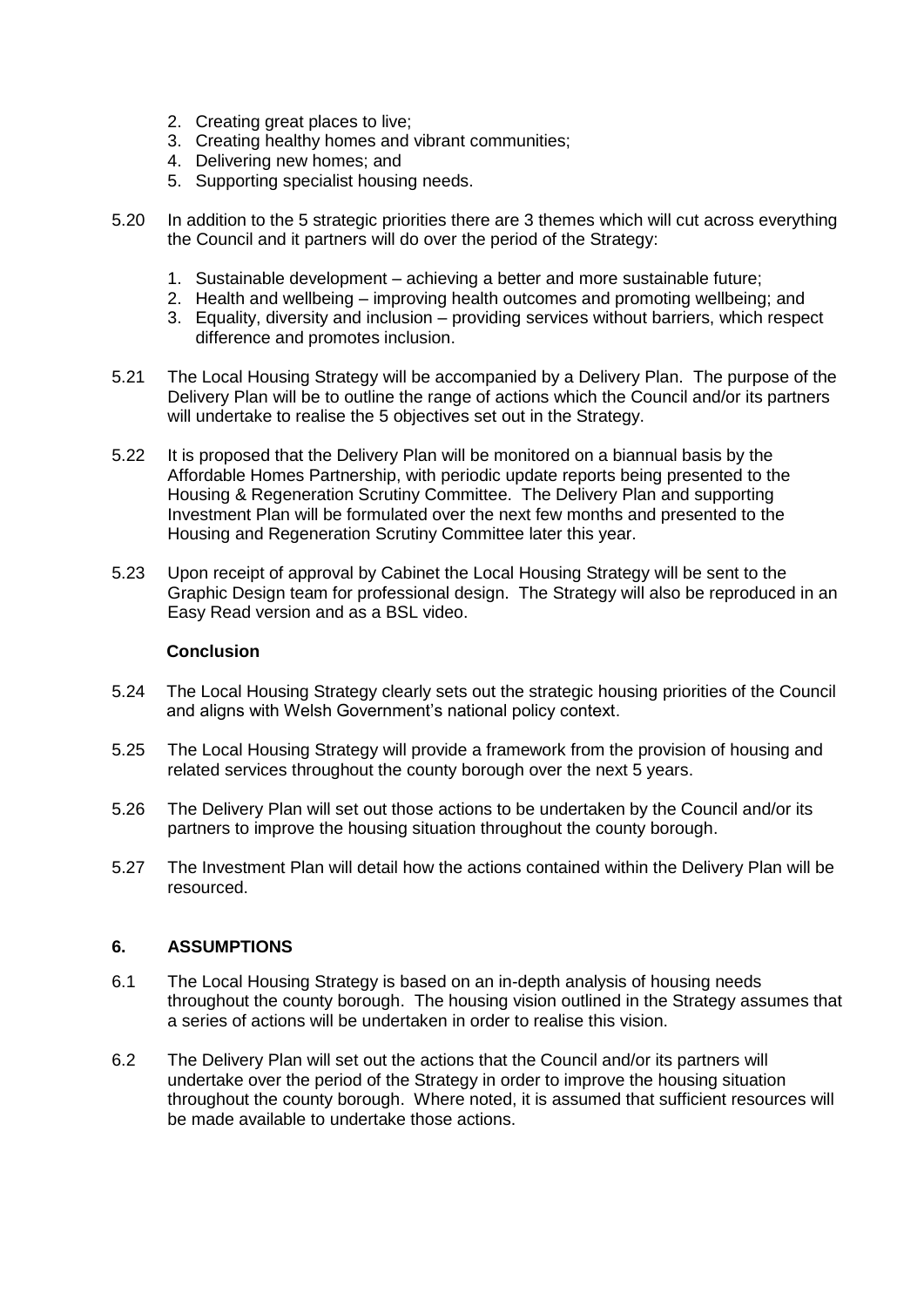## **7. SUMMARY OF INTEGRATED IMPACT ASSESSMENT**

- 7.1 The Integrated Impact Assessment suggests that the Local Housing Strategy will have a positive impact upon the residents of the county borough.
- 7.2 By providing a framework to meet the diverse range of housing needs throughout the county borough the Local Housing Strategy will have a positive impact on equality, diversity and inclusion, on tackling social disadvantage and on promoting the wellbeing of existing and future generations. The actions that will be contained within the Delivery Plan are expected to contribute, both directly and indirectly, to several of the Council's wellbeing objectives and will not have an adverse impact on the promotion of the Welsh language.
- 7.3 **[Link to the Integrated Impact Assessment](https://www.caerphilly.gov.uk/CaerphillyDocs/IIA/iia-form-strategy-development-caerphilly-homes)**

## **8. FINANCIAL IMPLICATIONS**

- 8.1 The successful outcome of the Local Housing Strategy is dependent on the availability of resources to achieve the successful delivery of each of the specific actions that will be outlined in the Delivery Plan.
- 8.2 The funding required to take the actions that will be outlined in the Delivery Plan forward will come from a variety of sources including Welsh Government grants, the General Fund, Housing Revenue Account, partner organisations own funding streams and private finance. An investment plan will be formulated to underpin the Delivery Plan thereby detailing which resources will be allocated or sought and from where.

#### **9. PERSONNEL IMPLICATIONS**

9.1 There are no personnel implications arising directly from the report. However, there may be personnel implications arising out of the actions that may be included within the Delivery Plan. Such implications will be considered by the relevant organisation prior to the commencement of said action.

#### **10. CONSULTATIONS**

- 10.1 Consultation has been carried out at various stages of development of the Local Housing Strategy, as outlined in section 5 above.
- 10.2 Comments from Consultees are reflected in the report.
- 10.3 Comments from Joint Scrutiny Committee on the 21<sup>st</sup> October 2021 will be reported verbally to Cabinet on the 27<sup>th</sup> October 2021.

#### **11. STATUTORY POWER**

- 11.1 Local Government Act 2014, Housing Wales Act 2014
- Author: Jane Roberts-Waite, Strategic Coordination Manager (Email: [roberj2@caerphilly.gov.uk,](mailto:roberj2@caerphilly.gov.uk) Tel: 01443 864340) & Mark Jennings, Principal Housing Strategy Officer